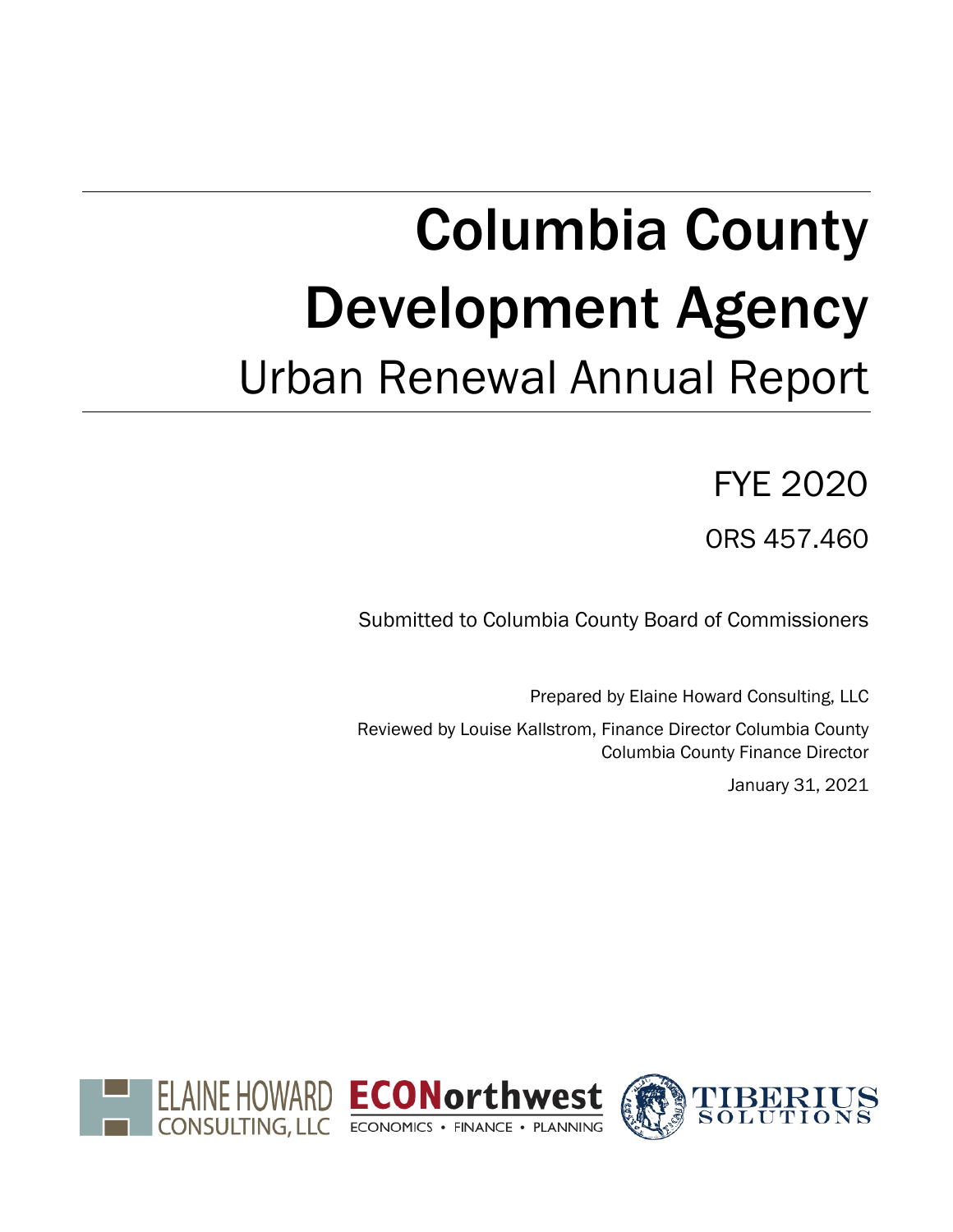## Overview of report

The Columbia County Development Agency (Agency) has prepared this Annual Report for the Port Westward Urban Renewal Area pursuant to ORS 457.460. The Annual Report is on file with the Columbia County Board of Commissioners and with the Columbia County Development Agency. The information contained in the Annual Report is available for review at no cost by all interested persons at the office of the Board of County Commissioners located in the Columbia County Courthouse, Room 331, at 230 Strand Street, St. Helens, OR 97051. Copies of the Annual Report and attached budget are available for purchase.

As required by ORS 457.460, this report includes a summary of financial information for the most recently completed fiscal year (fiscal year ending [FYE] 2020), as well as estimates of financial information for the current fiscal year (FYE 2021).

The entire Port Westward Urban Renewal Plan and Report can be found on Columbia County Development Agency's website, http://www.ccdaoregon.org/documents/.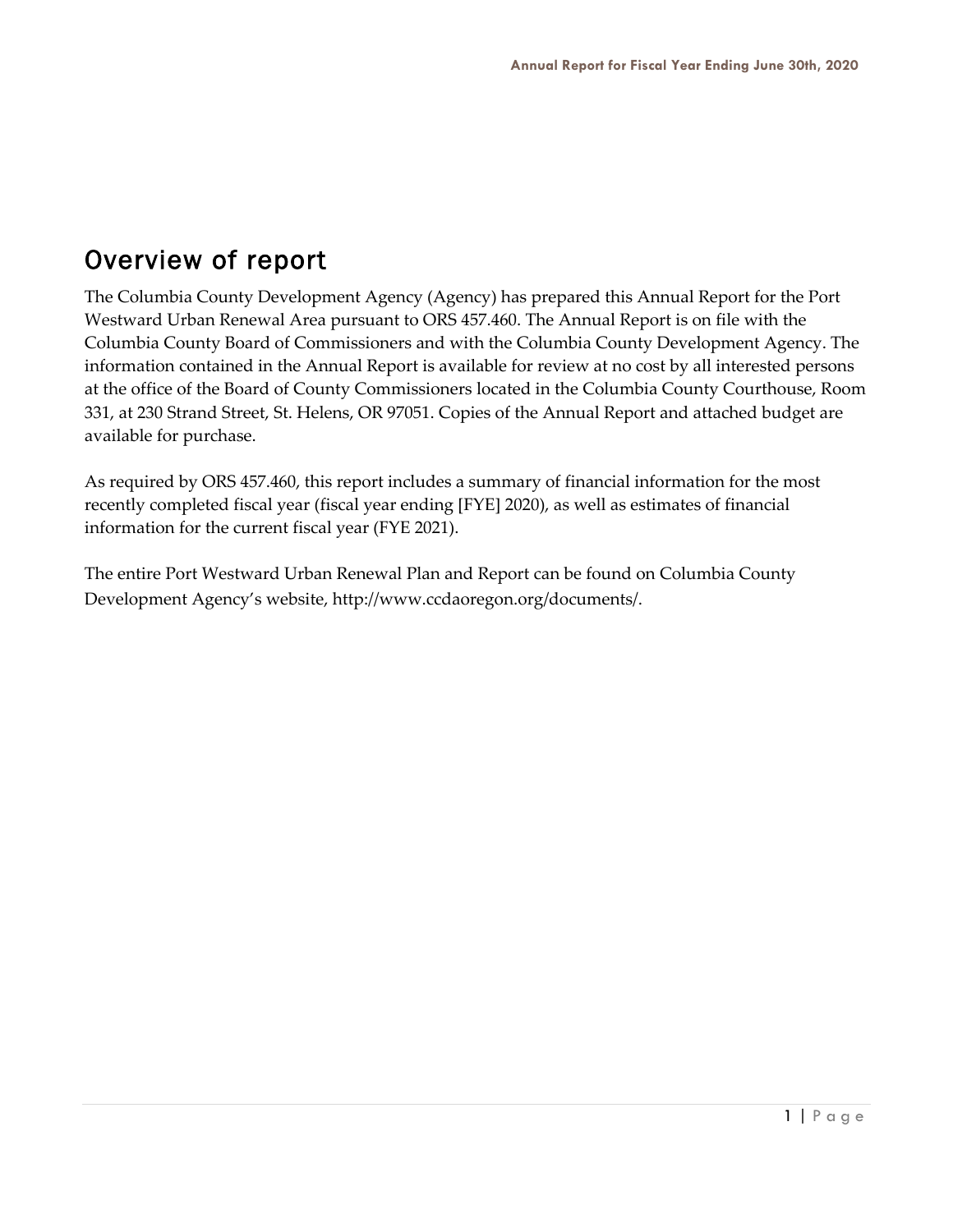# Previous fiscal year, FYE 2020

## Revenues

General Fund revenues for the Columbia County Development Agency (CCDA) totaled \$3,596,384 in FYE 2020. This included \$3,433,327 in tax increment revenue (current and past property tax years combined), \$44,184 from natural resource revenue, and \$118,873 in interest earnings.<sup>1</sup> The CCDA General Fund had a beginning fund balance of \$4,552,759. 2

The detailed revenues of the Columbia County Development Agency can be seen in Table 1 below.

| <b>Revenues</b>                   |     | Amount    |
|-----------------------------------|-----|-----------|
| Division of Taxes                 |     | 3,433,327 |
| Interest on Investments           | \$. | 118,873   |
| Forest, Land Sales, and Royalties |     | 44,184    |
| <b>Total</b>                      | S   | 3,596,384 |

#### Table 1. Revenues During FYE 2020

Source: Columbia County Revenues and Expenditures with Comparison to Budget for the 12 Months Ending June 30, 2020

## Expenditures

CCDA General Fund expenditures for FYE 2020 totaled \$1,257,739. These expenditures included \$70,665 on materials and services for economic development, \$1,158,954 for debt service on behalf of other governments, and \$28,120 in special payments, which include transfers to Columbia County for administration of the Agency, shown in Table 2 below.

#### Table 2. Expenditures FYE 2020

| Expenditures                                |    | Amount    |
|---------------------------------------------|----|-----------|
| <b>Materials and Services</b>               | \$ | 70,665    |
| Debt Service on behalf of other governments | \$ | 1,158,954 |
| District Management - Special Payments      | S  | 28,120    |
| Total                                       |    | 1,257,739 |

Source: Columbia County Revenues and Expenditures with Comparison to Budget for the 12 Months Ending June 30, 2020

<sup>1</sup> Columbia County Revenues and Expenditures with Comparison to Budget for the 12 Months Ending June 30, 2020

<sup>2</sup> Columbia County Revenues and Expenditures with Comparison to Budget for the 12 Months Ending June 30, 2020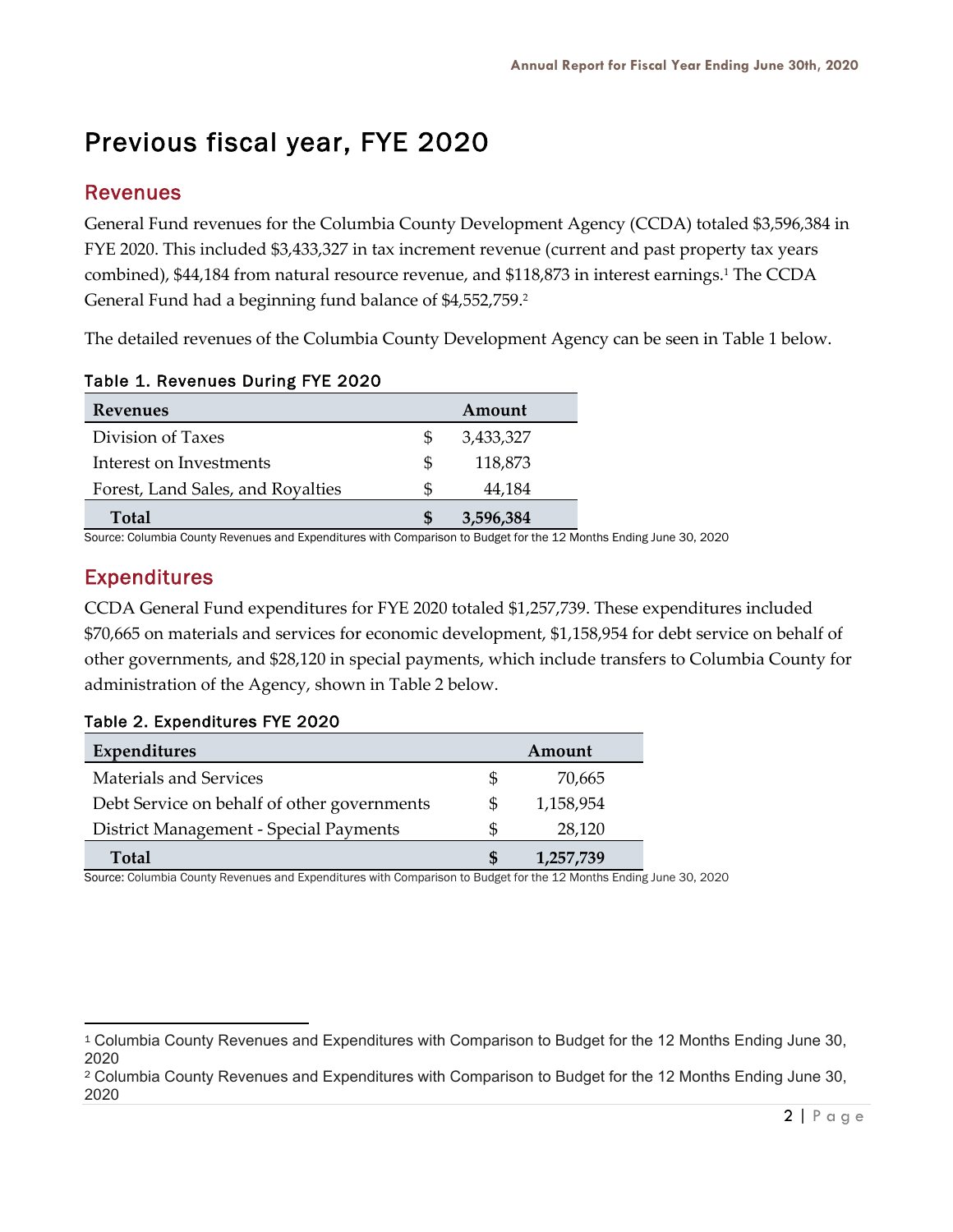## Impact on Taxing Districts

The total amount of urban renewal taxes imposed in FYE 2020 was \$3,513,886. This included \$3,203,241 from permanent rate levies and \$310,645 from general obligation bond levies.3 Note that the amount of taxes imposed, is not the same as the property taxes received by the Agency, due to discounts, delinquencies, and collection of prior year's taxes.

Tax increment revenue derived from permanent rate levies results in an impact to taxing districts. These are "foregone revenues" that result in decreased property tax collections for the affected taxing districts. Tax increment revenue derived from general obligation bonds does not have the same impact on taxing districts. Instead, the general obligation bond tax rates are adjusted upwards to ensure that the full amount of annual debt service payments can be made. Thus, the foregone revenue associated with general obligation bond tax rates does not have an impact on taxing districts, but instead impacts taxpayers countywide through a slightly higher property tax rate. The impact of the division of taxes is shown in Table 3 below.

|                         |            |                            |               |                    |           |              |              | <b>GO Bond</b> | <b>Total All</b> |             |
|-------------------------|------------|----------------------------|---------------|--------------------|-----------|--------------|--------------|----------------|------------------|-------------|
|                         |            | <b>Permanent Rate Levy</b> |               |                    |           |              | Levy         | Levies         |                  |             |
|                         |            |                            |               |                    |           |              | Foregone     |                |                  |             |
|                         |            | Foregone                   |               | <b>Imposed</b> for |           |              | Revenue      |                |                  |             |
| <b>Taxing District</b>  | Revenue to |                            | <b>Taxing</b> |                    | as $%$ of |              | Imposed      |                | Imposed for      |             |
|                         |            | <b>CCDA</b>                |               | District           |           | <b>Total</b> | <b>Total</b> | for CCDA       |                  | <b>CCDA</b> |
| Columbia County         | \$         | 485,432                    | \$            | 7,321,902          | \$        | 7,807,334    | 6.2%         |                | \$               | 485,432     |
| Columbia 4H & Extension | \$         | 19,551                     | \$            | 299,884            | \$        | 319,435      | 6.1%         |                | \$               | 19,551      |
| Col 9-1-1 Comm District | \$         | 88,819                     | \$            | 1,339,957          | \$        | 1,428,776    | 6.2%         |                | \$               | 88,819      |
| Columbia Vector         | \$         | 44,223                     | \$            | 570,897            | \$        | 615,119      | 7.2%         |                | \$               | 44,223      |
| Rainier Cemetery        | \$         | 24,580                     | \$            | 76,495             | \$        | 101,075      | 24.3%        |                | \$               | 24,580      |
| Clatskanie Park & Rec   | \$         | 121,142                    | \$            | 222,941            | \$        | 344,083      | 35.2%        |                | \$               | 121,142     |
| Clatskanie Library      | \$         | 99,735                     | \$            | 187,113            | \$        | 286,848      | 34.8%        |                | \$               | 99,735      |
| Port of Columbia County | \$         | 30,764                     | -\$           | 395,337            | \$        | 426,101      | 7.2%         |                | \$               | 30,764      |
| Columbia SWCD           | \$         | 34,570                     | \$            | 523,828            | \$        | 558,398      | 6.2%         |                | \$               | 34,570      |
| Clatskanie RFPD         | \$         | 598,438                    | \$            | 1,077,037          | \$        | 1,675,475    | 35.7%        |                |                  | 598,438     |
| NW Regional ESD         | \$         | 53,068                     |               | \$11,898,836       |           | \$11,951,904 | 0.4%         |                | \$               | 53,068      |
| Clatskanie 6J School    | \$         | 1,602,919                  |               | \$3,593,024        | \$        | 5,195,943    | 30.8%        | \$310,645      |                  | \$1,913,564 |
| <b>Total</b>            | \$         | 3,203,241                  | \$            | 27,507,250         |           | \$30,710,491 |              | \$310,645      |                  | \$3,513,886 |
| Notes:                  |            |                            |               |                    |           |              |              |                |                  |             |

#### Table 3. Impact on Taxing Districts FYE 2020

Taxes imposed are net of rate truncation and compression losses.

Sources: Columbia County Assessor, SAL Tables 4a and 4e, FYE 2020, and SAL tables for additional counties where applicable for taxing districts that extend into multiple counties.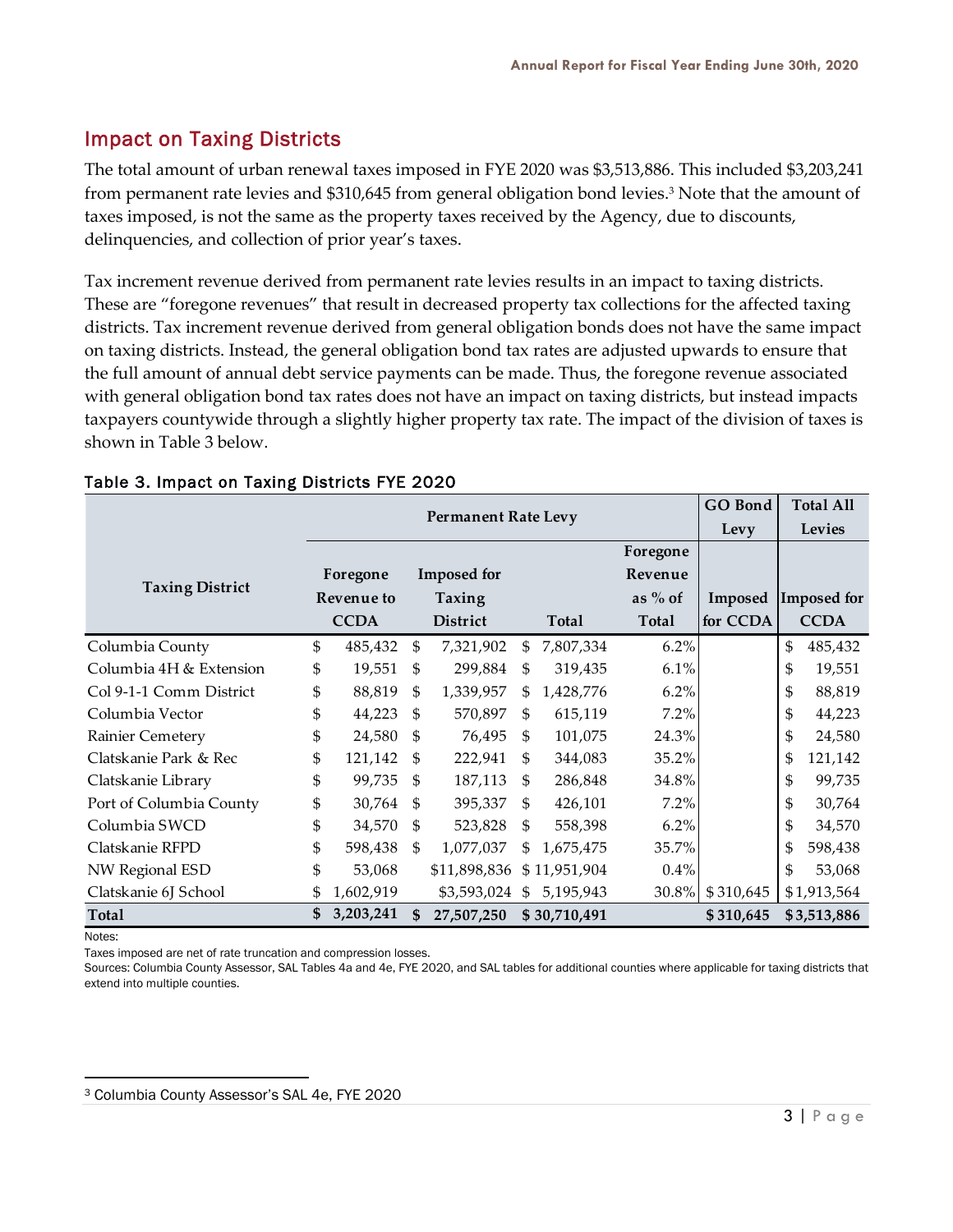Note that the Clatskanie 6J School District and NW Regional Education Service District do not experience a direct reduction in funding due to urban renewal. School funding is based on a fixed dollar amount per pupil, determined by the State Legislature. Allocations of funding from the State School Fund offset any variation in local property tax collections to ensure each district across the state receives the same level of funding on a per pupil basis. Thus, any reduction in local property tax revenue due to urban renewal does not have any direct impact on the per pupil funding level for the school district and education service district.

## Current fiscal year, FYE 2021

The Agency's adopted FYE 2021 budget estimates it will receive \$2,665,000 in property taxes. Estimated revenues are shown below in Table 4. Estimated annual expenditures from the FYE 2021 CCDA Adopted Budget are shown below in Table 5.

| <b>Revenues</b>                   | Amount |           |  |  |  |
|-----------------------------------|--------|-----------|--|--|--|
| Division of Taxes                 | \$     | 2,665,000 |  |  |  |
| Interest on Investments           | \$     | 60,000    |  |  |  |
| Forest, Land Sales, and Royalties | \$     | 50,000    |  |  |  |
| Beginning Balance                 | \$     | 6,733,000 |  |  |  |
| Total                             |        | 9,508,000 |  |  |  |

#### Table 4. Budgeted Revenues, CCDA Adopted Budget, FYE 2021

Source: Columbia County Development Agency FYE 2021 Adopted Budget and Supplemental Budget Resolution No. 1-2020

#### Table 5. Budgeted Expenditures, CCDA Adopted Budget, FYE 2021

| <b>Expenditures</b>                | Amount |           |  |  |
|------------------------------------|--------|-----------|--|--|
| <b>Debt Service</b>                |        |           |  |  |
| Port Improvement Debt Service      | \$     | 756,954   |  |  |
| Port Improvement Extra Payment     | \$     | 6,288,000 |  |  |
| Port Rail Loan Extra Payment       | \$     | 2,062,000 |  |  |
| Subtotal                           | \$     | 9,106,954 |  |  |
| <b>Materials and Services</b>      |        |           |  |  |
| Professional Fees - Administration | \$     | 75,000    |  |  |
| Professional Fees - Consultant     | \$     | 75,000    |  |  |
| Property and Liability Insurance   | \$     | 1,500     |  |  |
| Supplies                           | \$     | 1,000     |  |  |
| Subtotal                           | \$     | 152,500   |  |  |
| Contingencies                      | \$     | 248,546   |  |  |
| Total                              | \$     | 9,508,000 |  |  |

Source: Columbia County Development Agency FYE 2021 Adopted Budget and Supplemental Budget Resolution No. 1-2020